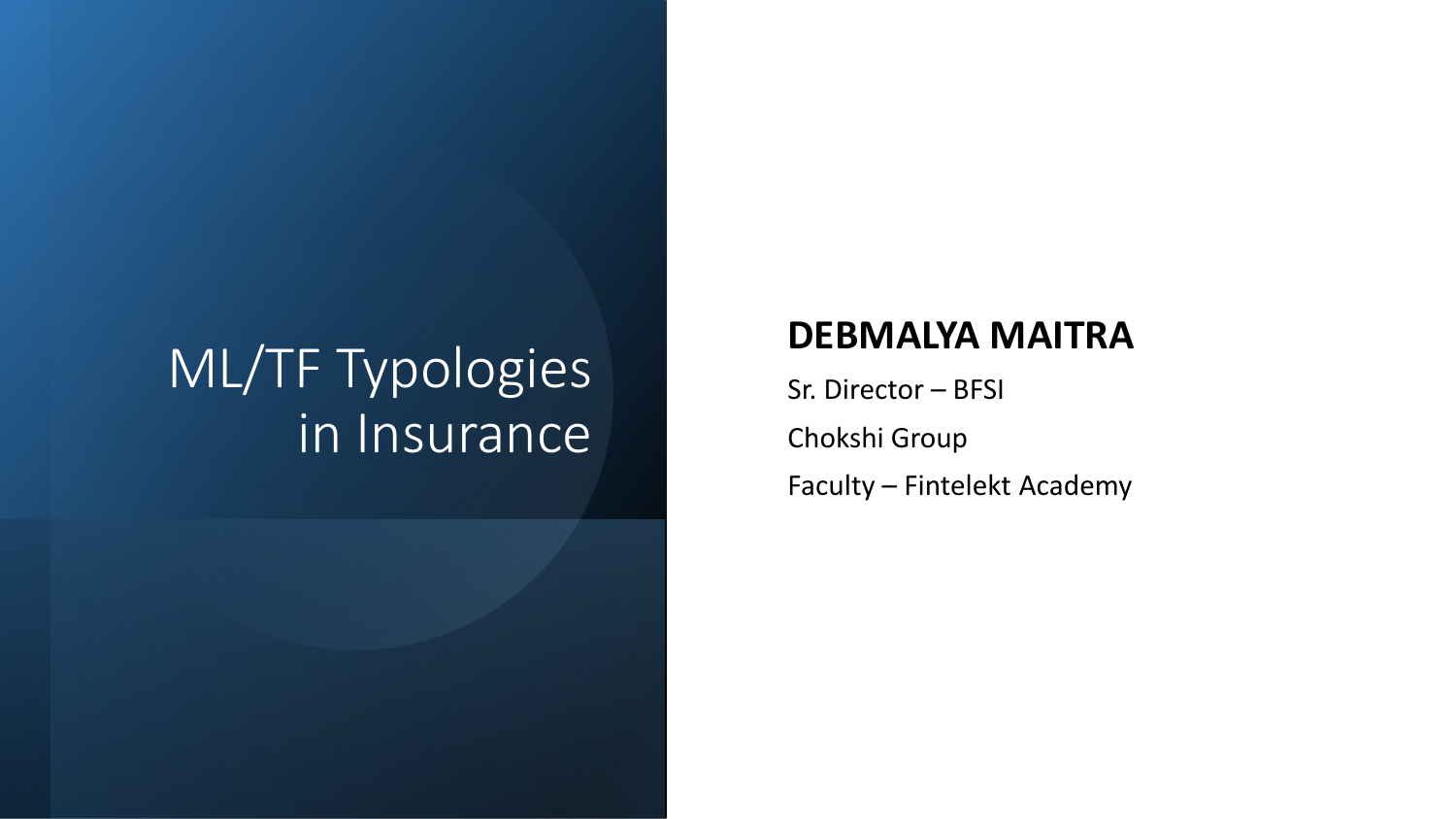### Money Laundering in Insurance Sector

- More than 60% Insurance firms globally have reported exposure to financial crime
- Money laundering in the insurance sector is a growing global problem
- There is a massive flow of funds into and out of the business. This facilitates parking of illegal funds like proceeds of crime
- Most life insurance firms offer highly flexible policies and investment products that offer opportunities to customers to deposit and subsequently withdraw large sums of cash, with a relatively minor reduction in value
- General Insurance products like marine insurance, fire and other risk covers can be misused in areas like TBML
- Claim related frauds are used for generating unlawful funds which triggers money laundering transactions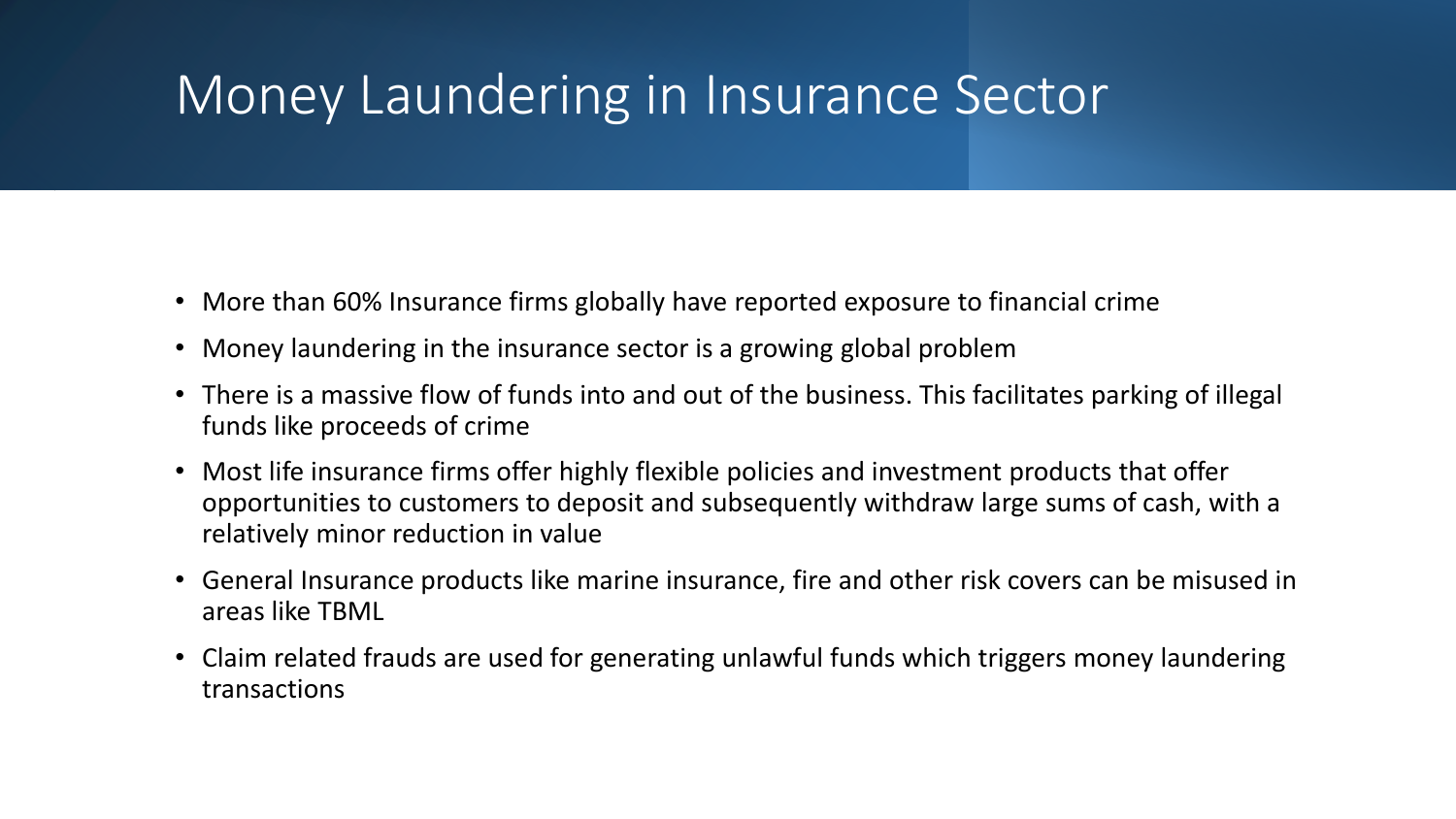### Vulnerabilities and Risks of Insurance Sector

Reliance on agents for the sale of Insurance policy and a very meagre proportion of business is done directly by the insurers.

Online sale and online payments- challenges in verifying the identity of client and third-party payments.

Short term contracts providing investment opportunities. Used by launderers to park the money.

Mis-use of features prevalent across insurance products viz., free-look' period, Single Premium remittances, top-up remittance, policy surrender, loan etc.

#### Customer Risk

- HNI, Non-Residents, PEP
- Customer dealing in high risk businesses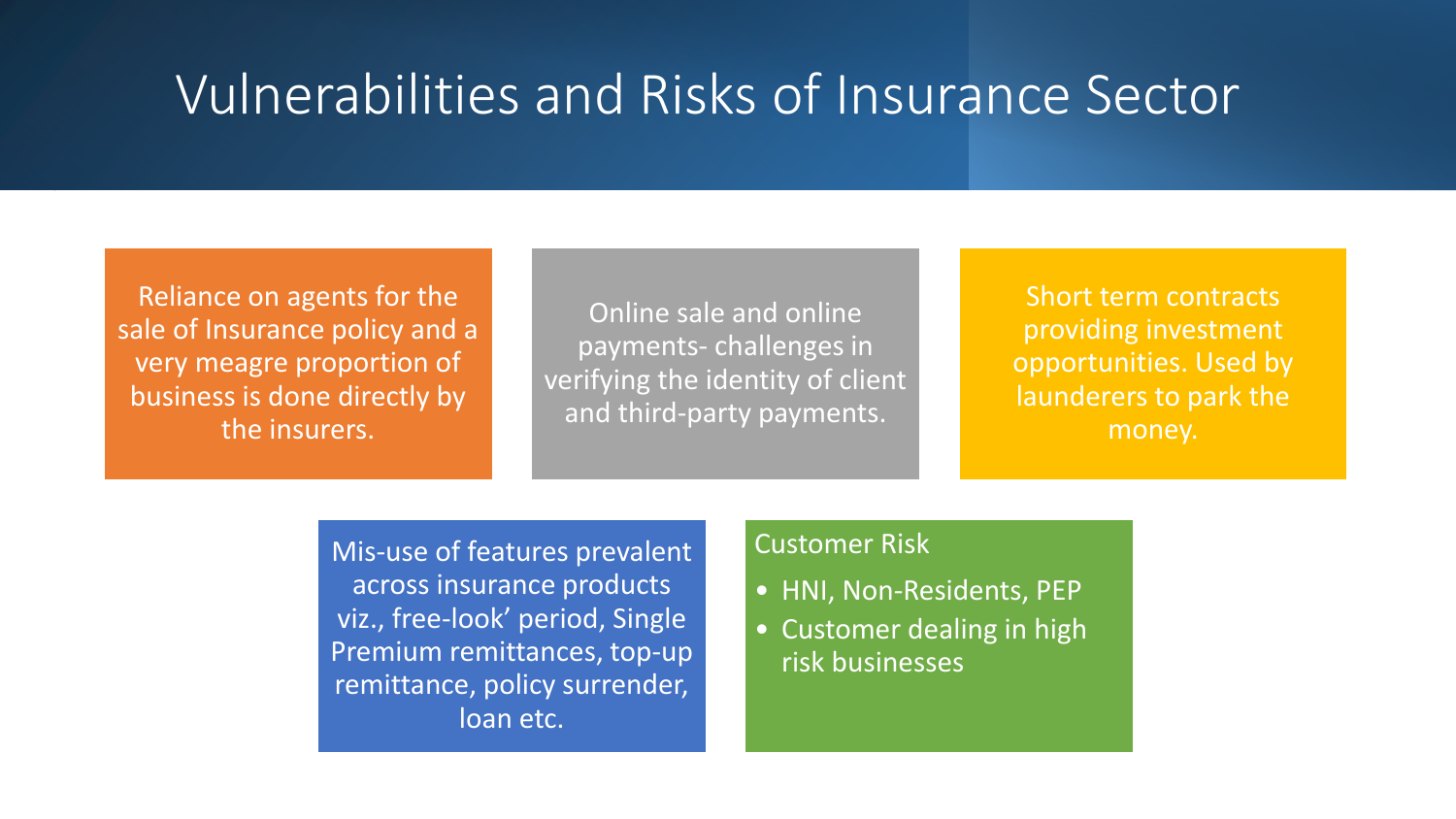### Insurance Product Vulnerabilities

| <b>Single Premium Policies</b>                               | • Offload large amount of money in one transaction                                                                  |
|--------------------------------------------------------------|---------------------------------------------------------------------------------------------------------------------|
| <b>Annuity Policies or</b><br><b>Regular Premium Savings</b> | • Receive income from annuity policies or premium savings<br>products                                               |
| <b>Cooling Off Periods</b>                                   | • Request refunds of premiums<br>• Deliberately overpay and request refund of excess                                |
| <b>Transferring Ownership</b>                                | • Can transfer ownership of insurance policies to criminal third<br>party who then subsequently withdraws the money |
| Collateral                                                   | • Life policies can be used as a collateral for loans                                                               |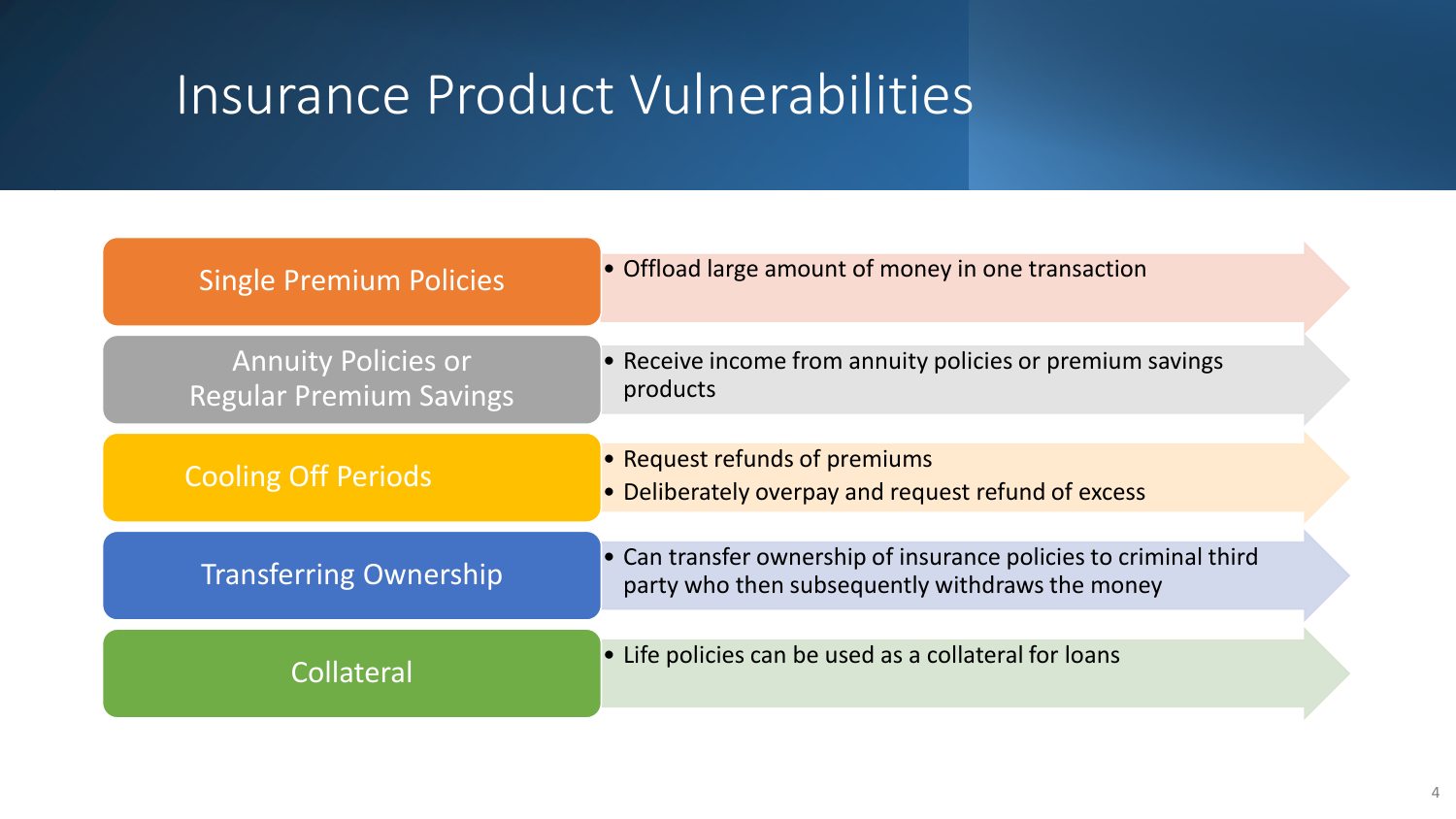### Insurance Sales - Risks and Vulnerabilities







The commission / incentive pay outs are significant



Steep sales target etc. leads to very high turnover in this industry

**Certain** unscrupulous elements keep moving between distributors / insurance companies and carry on such

practises



Tele sales / non face to face sales have increased during the pandemic, leading to greater risks



Money launderers can use the above vulnerabilities with a promise of substantial new business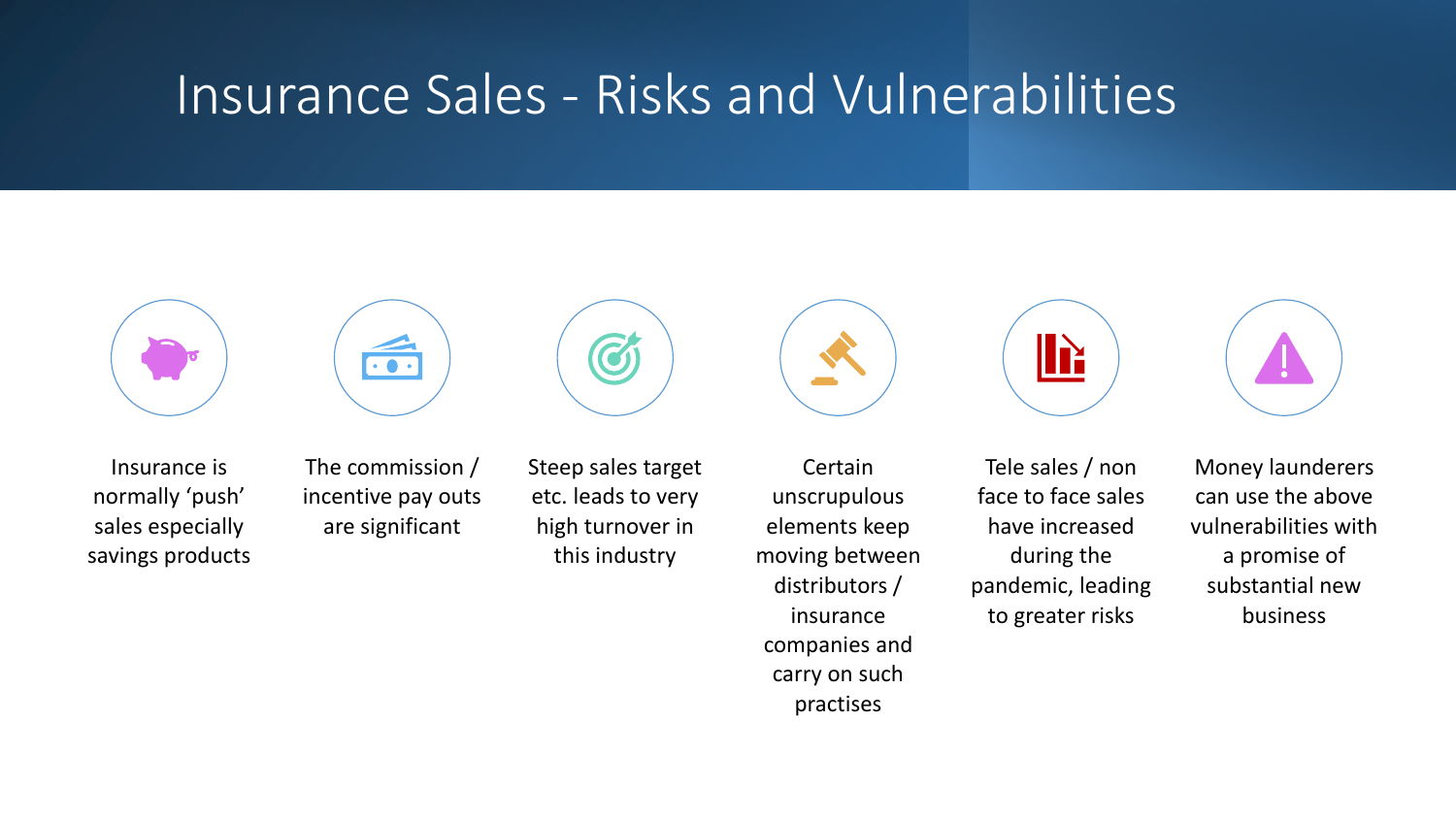## Common Typologies

|                                         | <b>Examples</b>                                                                                                                          |
|-----------------------------------------|------------------------------------------------------------------------------------------------------------------------------------------|
| Structuring / Smurfing                  | Logging multiple policies in cash / cash equivalent below the reporting<br>/ threshold level                                             |
| Use of money transfers / wire transfers | Making premium payment by money transfer from anonymous<br>accounts                                                                      |
| Round tripping                          | Reinvestment of large amount withdrawn through freelook / surrender<br>etc.                                                              |
| Trade Based money laundering            | Use of marine, transit, fire and other risk insurance to back up trade<br>based irregularities like over invoicing, under invoicing etc. |
| Use of Trusts / Corporate Vehicles      | Use of opaque corporate / legal structures to buy investment related<br>insurance products without disclosing beneficial owner           |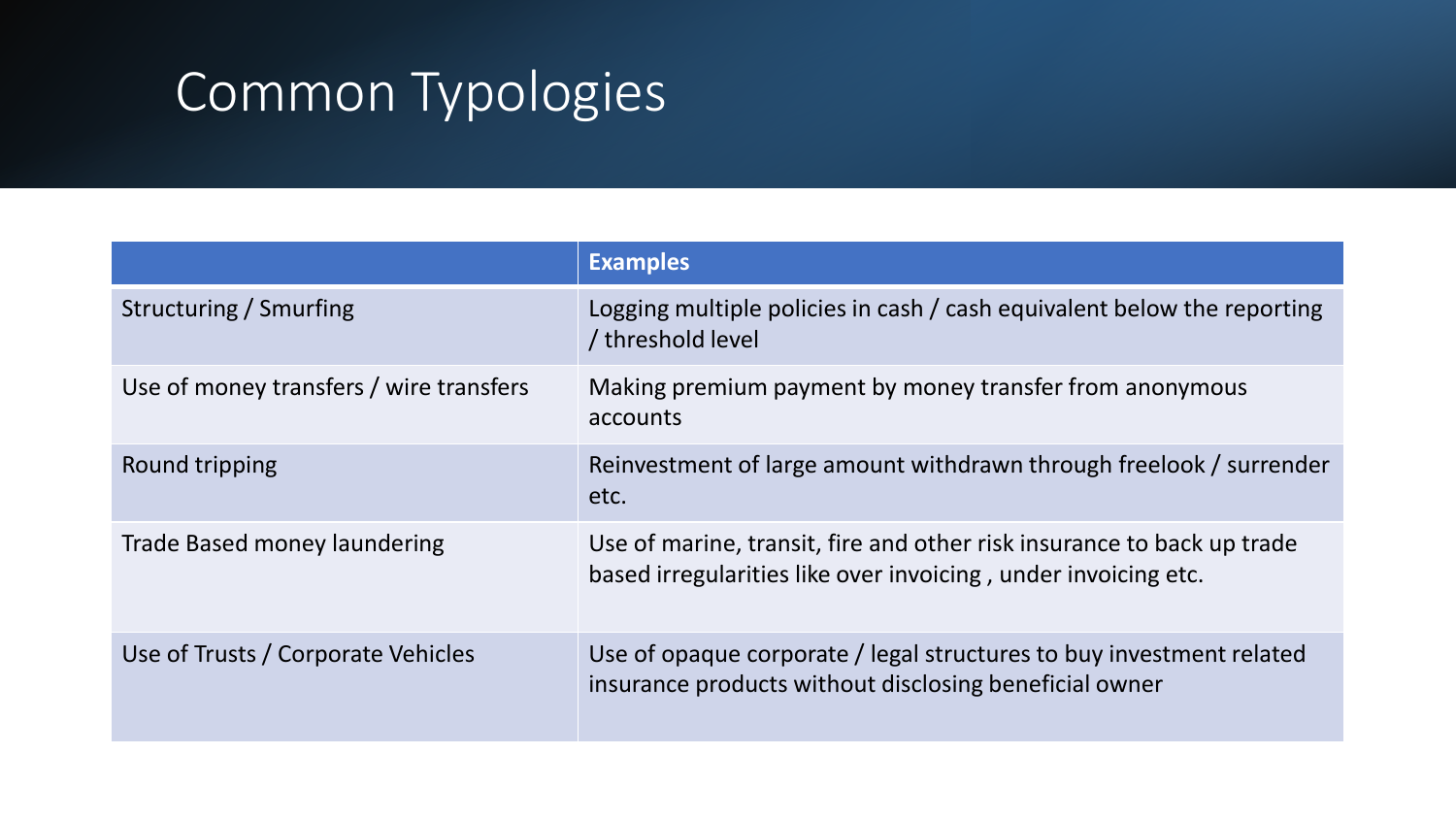## Typologies in Insurance

- Misuse of product features:
	- Freelook
	- Single Premium products
	- Top ups
	- Surrender
	- Loans
	- Partial withdrawals
	- Short term contracts
- Claims related frauds Vehicle insurance, Medical Insurance, Personal Accident & Term Insurance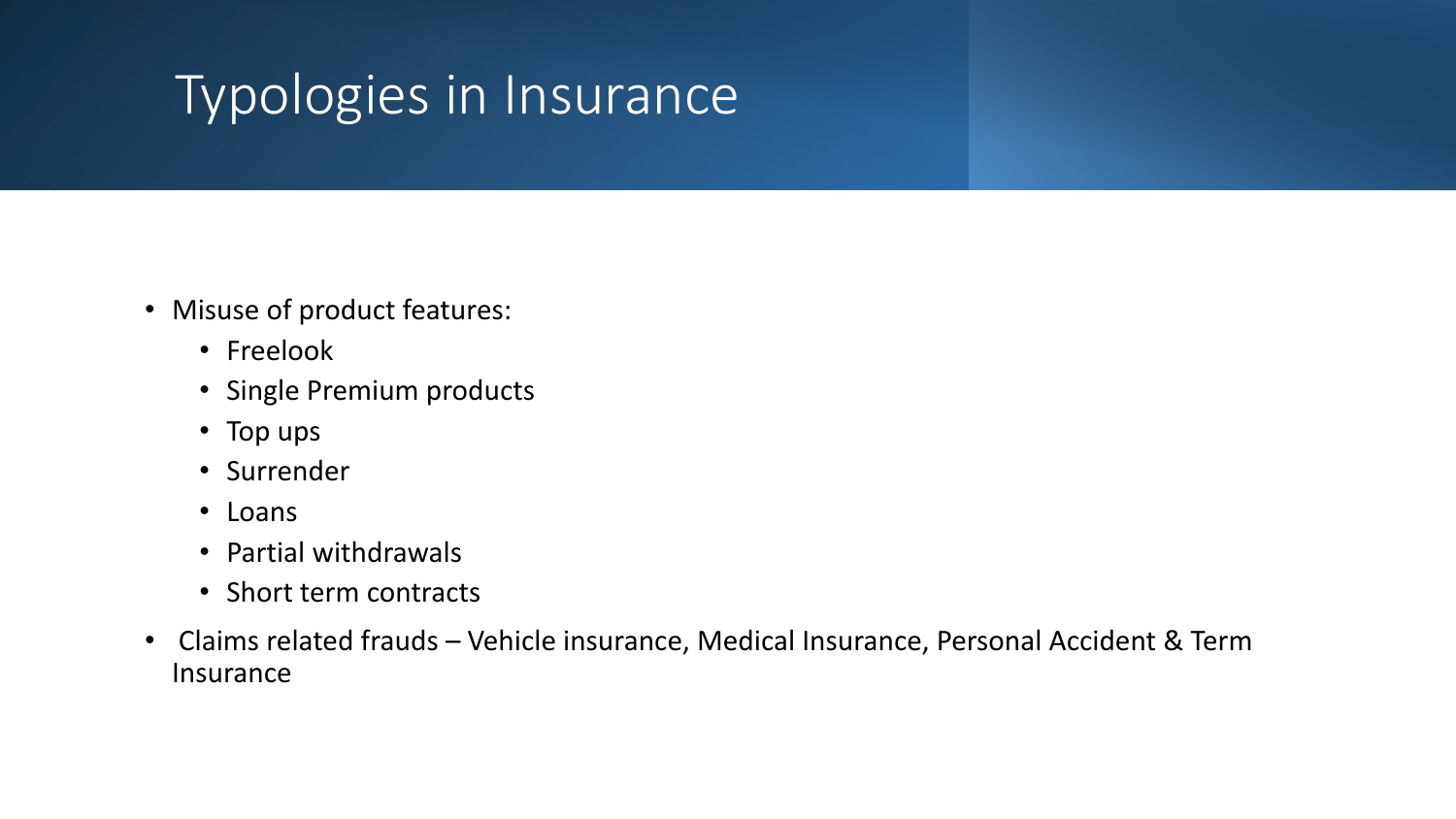### Insurance Challenges







TRAINING CAPACITY V/S FRONTLINE STAFF TURNOVER

LICENSING OF INTERMEDIARIES' STAFF ENSURING PROTECTION OF

WHISTLEBLOWERS AND ENSURING IMPARTIAL INVESTIGATIONS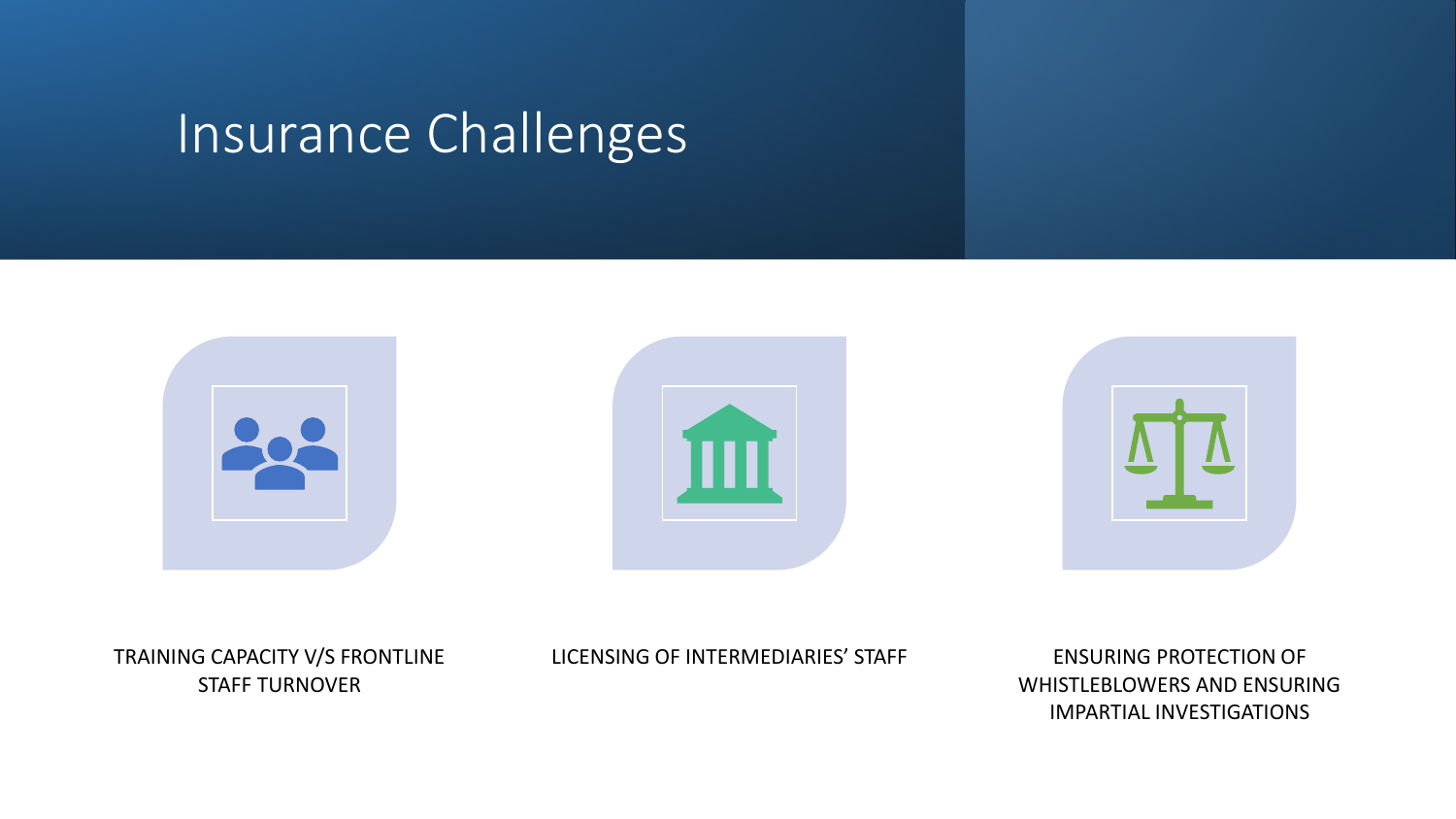## Responsibilities of Insurance Companies

#### The inherent risks are mainly in three areas:

- Products and Services
- Customers and entities
- Geographic locations

The Insurance companies as reporting entities are responsible for:

- Prevention
- Detection
- Of Money Laundering and Terrorist Financing activities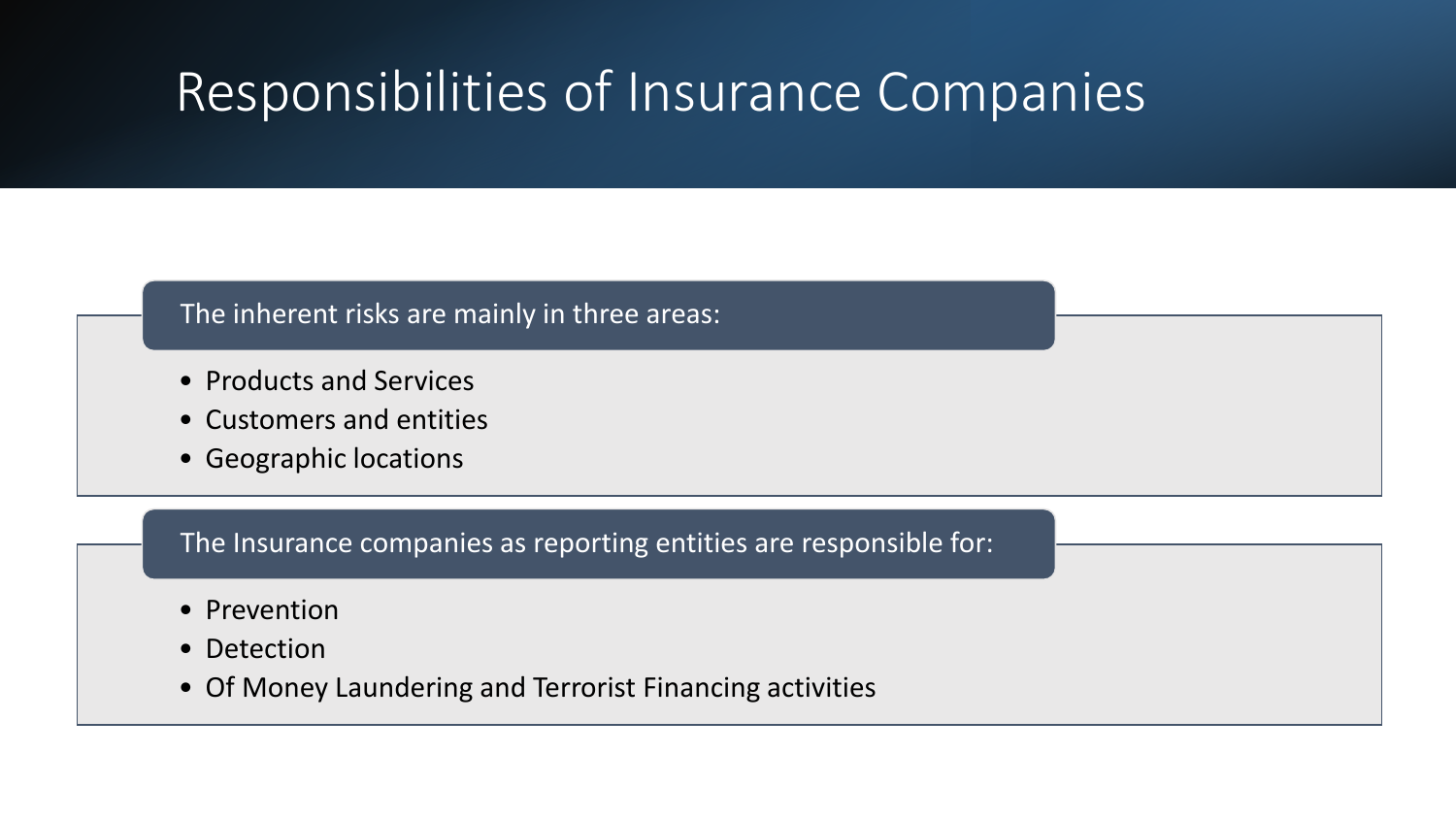### Regulatory Expectations







The quality and number of Suspicious Transaction Reports are not commensurate with the size of the industry

The alerts and red flag indicators need to be more sharp and proper thresholds should be set or the same

The time taken to identify a suspicious transaction should be reduced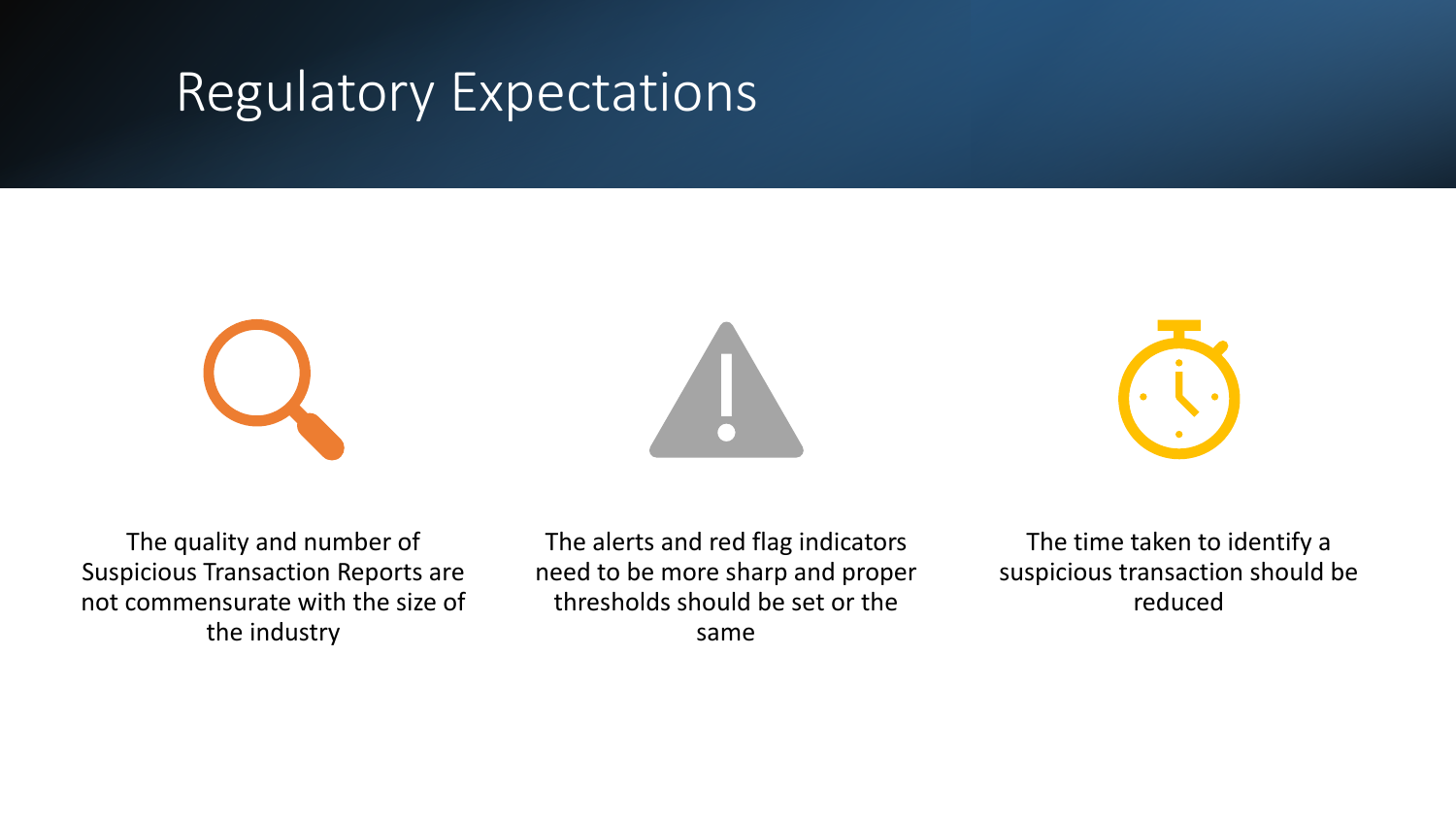### Best Practices …

- The tone has to be set at the top:
	- At head of departments level in the Insurance Company
	- At top management level in an intermediary
	- It is not treated as a tick box approach
- Equal focus on volume and quality
	- Retention programmes and incentives to be based on both parameters
	- Disincentive and clawback of commission for intermediaries and agents
- Training both at the point of joining and at regular intervals
- Create Champions within the sales, operations and underwriting teams
- Maker Checker controls at various levels
- Continuous communication from Compliance function to empower frontline as first line of defence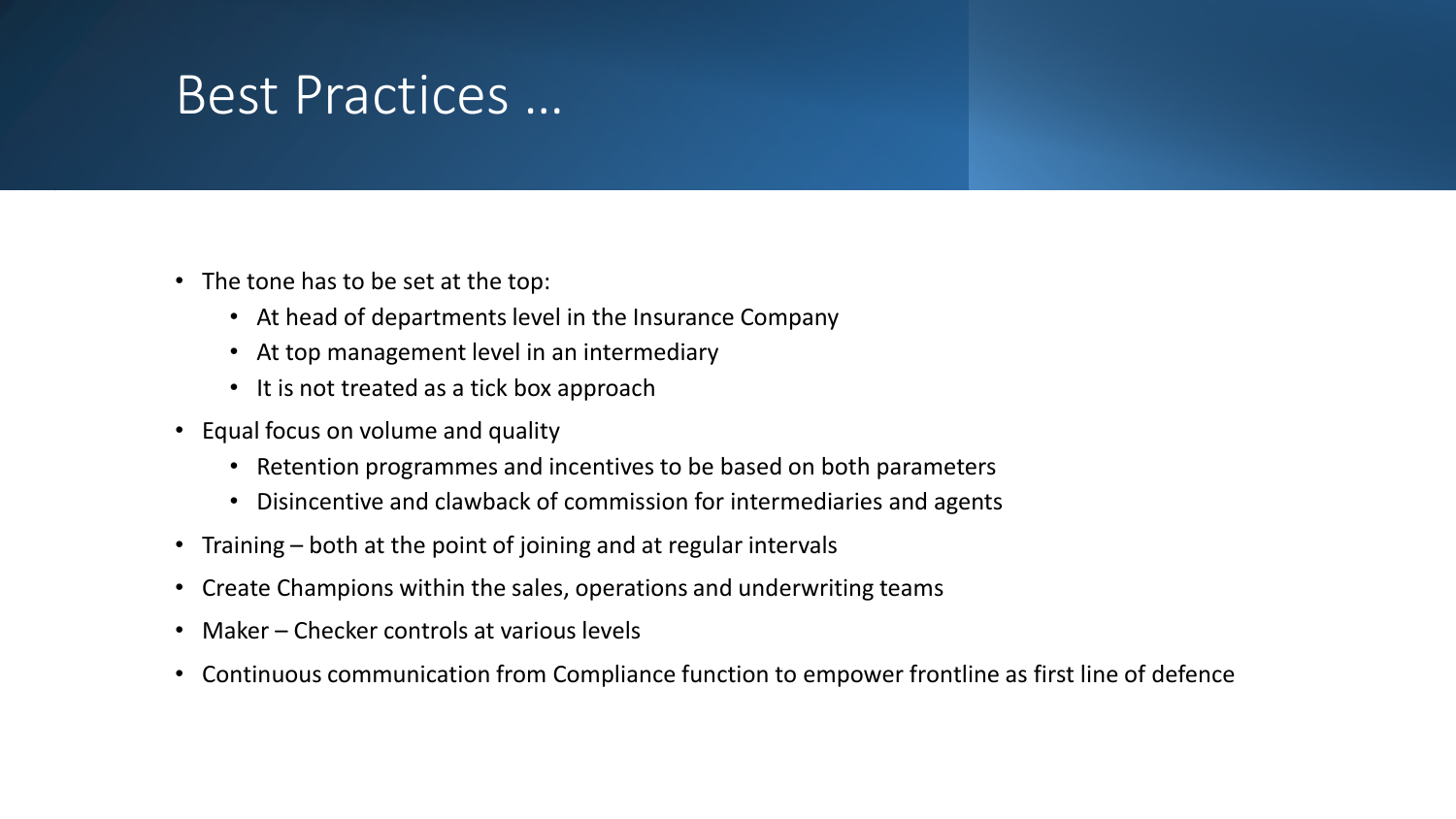### Best Practices

- Risk assessment covering customers, products and geography of operation
- Set parameters relating to quality of business
- Tools to monitor the parameters on a real time basis
- Upgrade process controls
- Empower checker at the acceptance level, to ensure proper compliance
- Training of all staff especially those involved in frontline and operations
- Strong Whistle blowing mechanism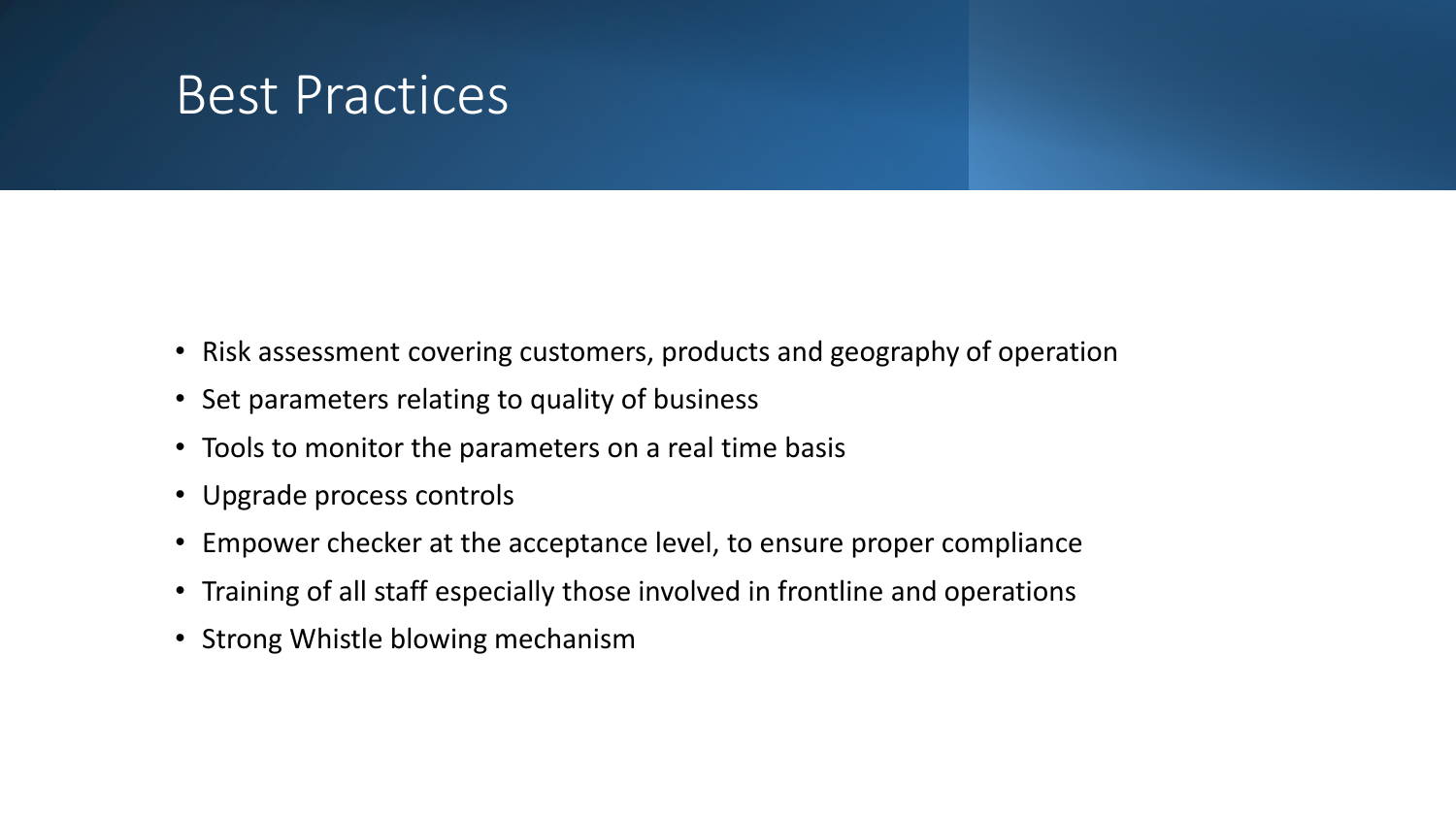

### Products & Services

- Analyse and identify vulnerabilities in products and features
- Set up processes to ensure vulnerable features are not misused
- Review features regularly to identify any trends or patterns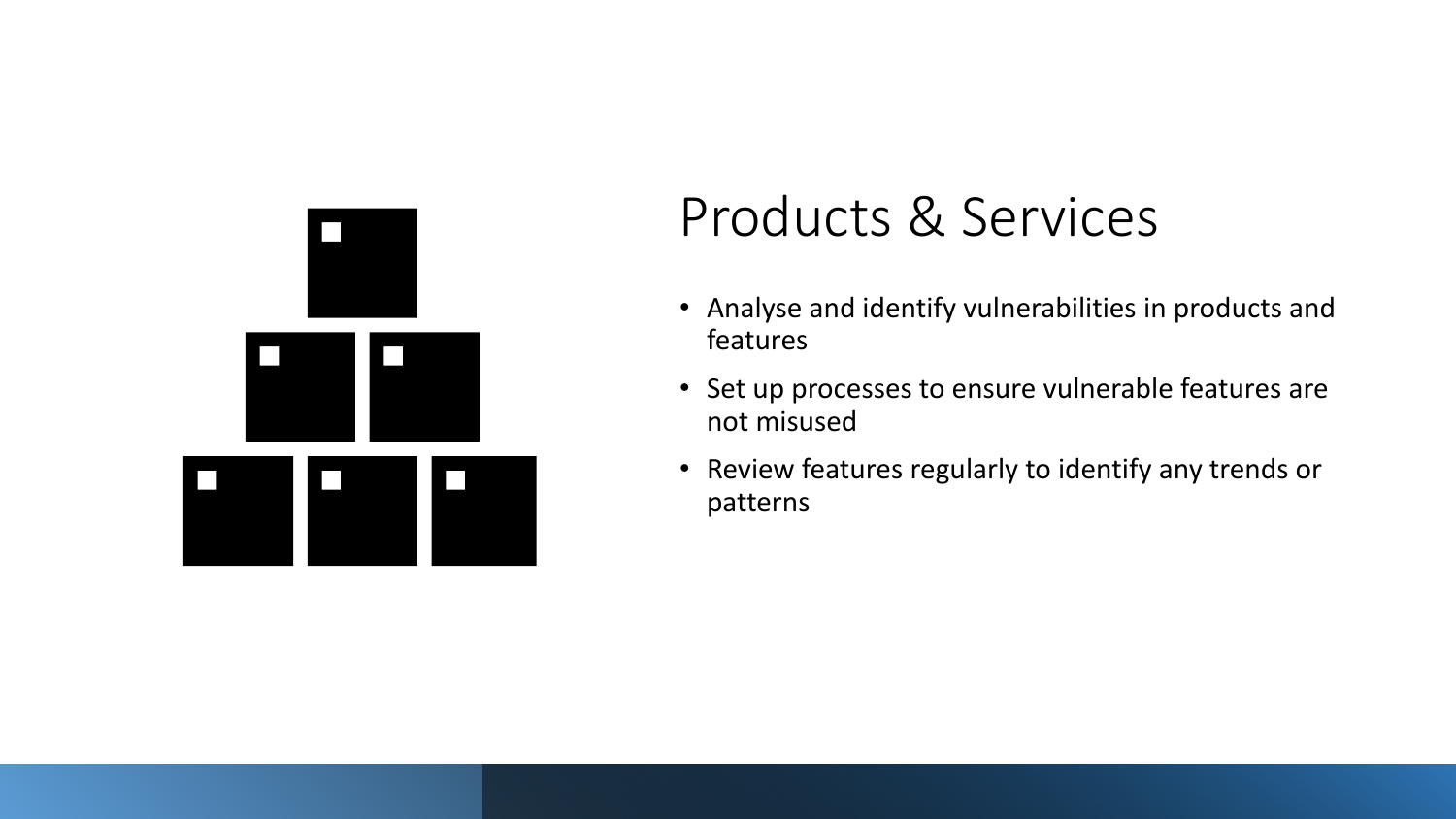

## Sales Channels

- Conduct regular training for all staff, agents and partners on AML and other regulatory requirements
- Conduct due diligence of all sales staff, agents and partners at the time of on boarding
- Measure performance covering all parameters such as sales volume, quality of business, claims experience, compliance etc.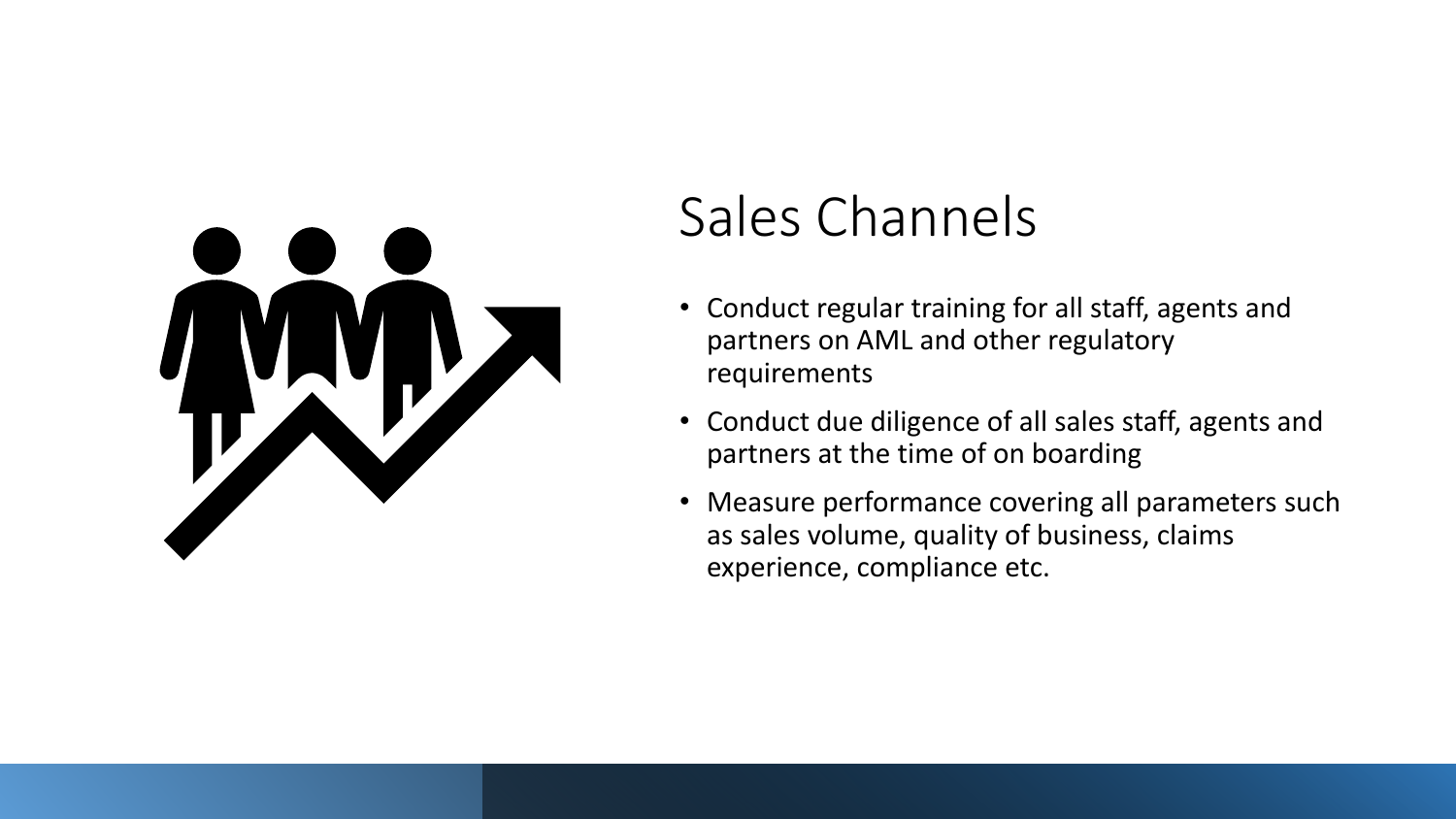

### Customers

- Conduct proper KYC procedure at the time of on boarding of customers, covering net worth, behavioural pattern and mode of payment
- Based on the initial findings, enhanced due diligence should be conducted wherever necessary
- In case of Institutions, the business of the institution and the insurance requirement should be clearly understood
- Identification of beneficial owners wherever applicable
- Due diligence and approval by senior management for insurance cover provided to PEPs
- KYC ongoing reviews of customers based on risk assessment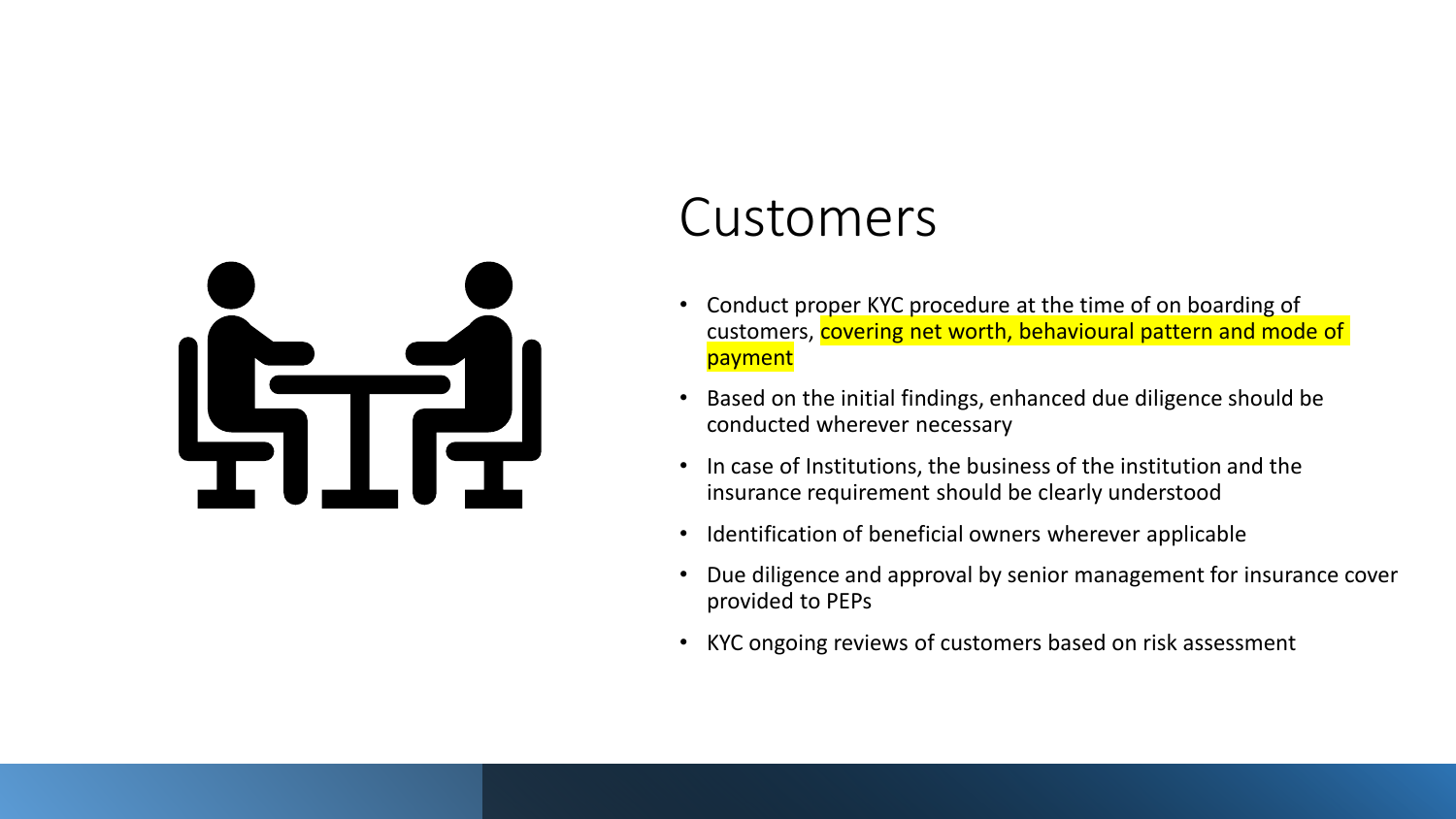

## Geography

- If cross border business is accepted, then the regulatory regime at the country of residence of the customer should be considered for determining the risk rating
- Business from fraud prone areas should be properly scrutinised
- Trends relating to suspicious businesses should be tracked to identify high risk areas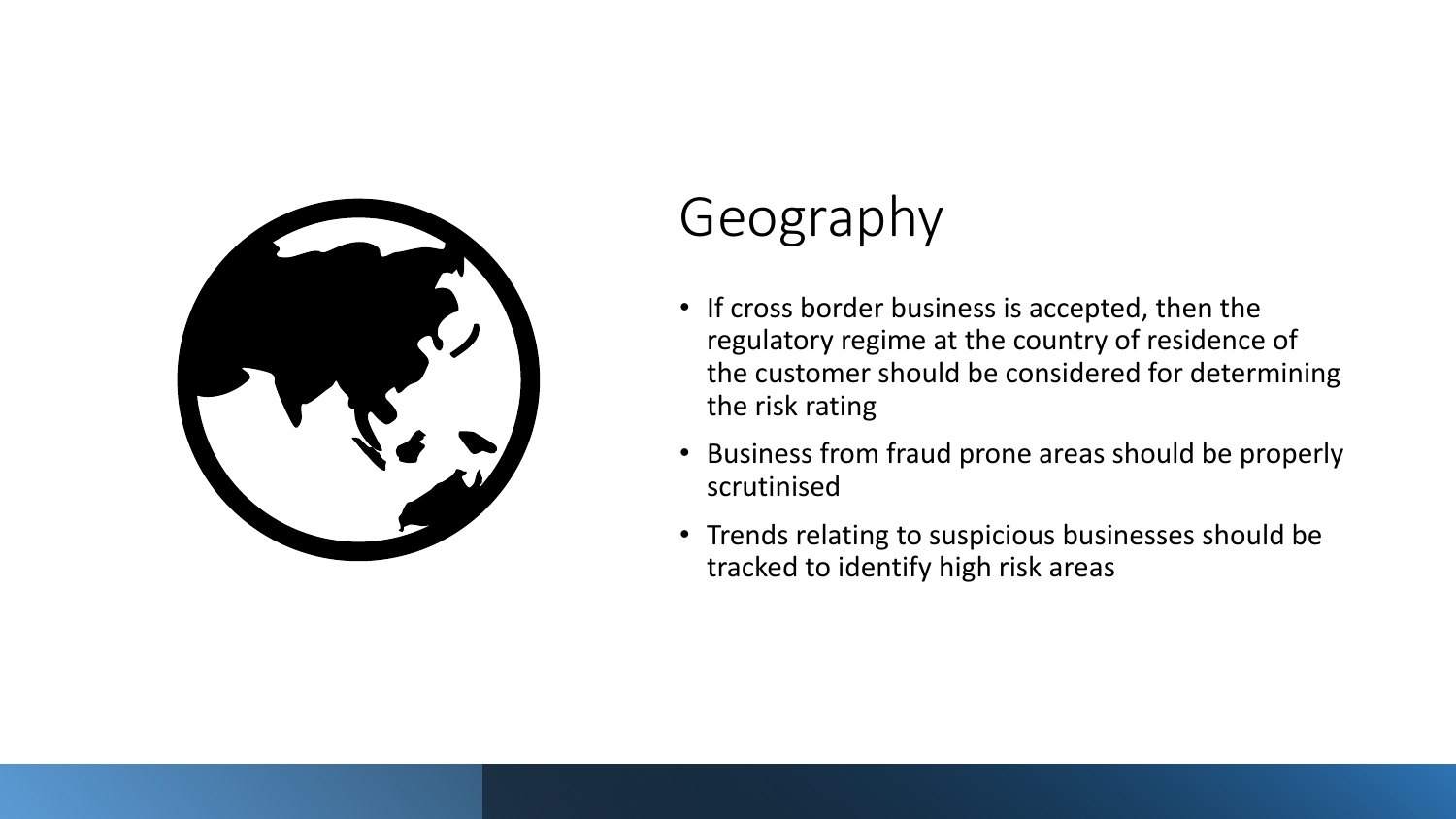

## Claims

- Proper due diligence of fraud prone areas including detailed review of large claims
- Conduct KYC of all the beneficiaries
- Conduct proper investigations wherever any unusual issues are noted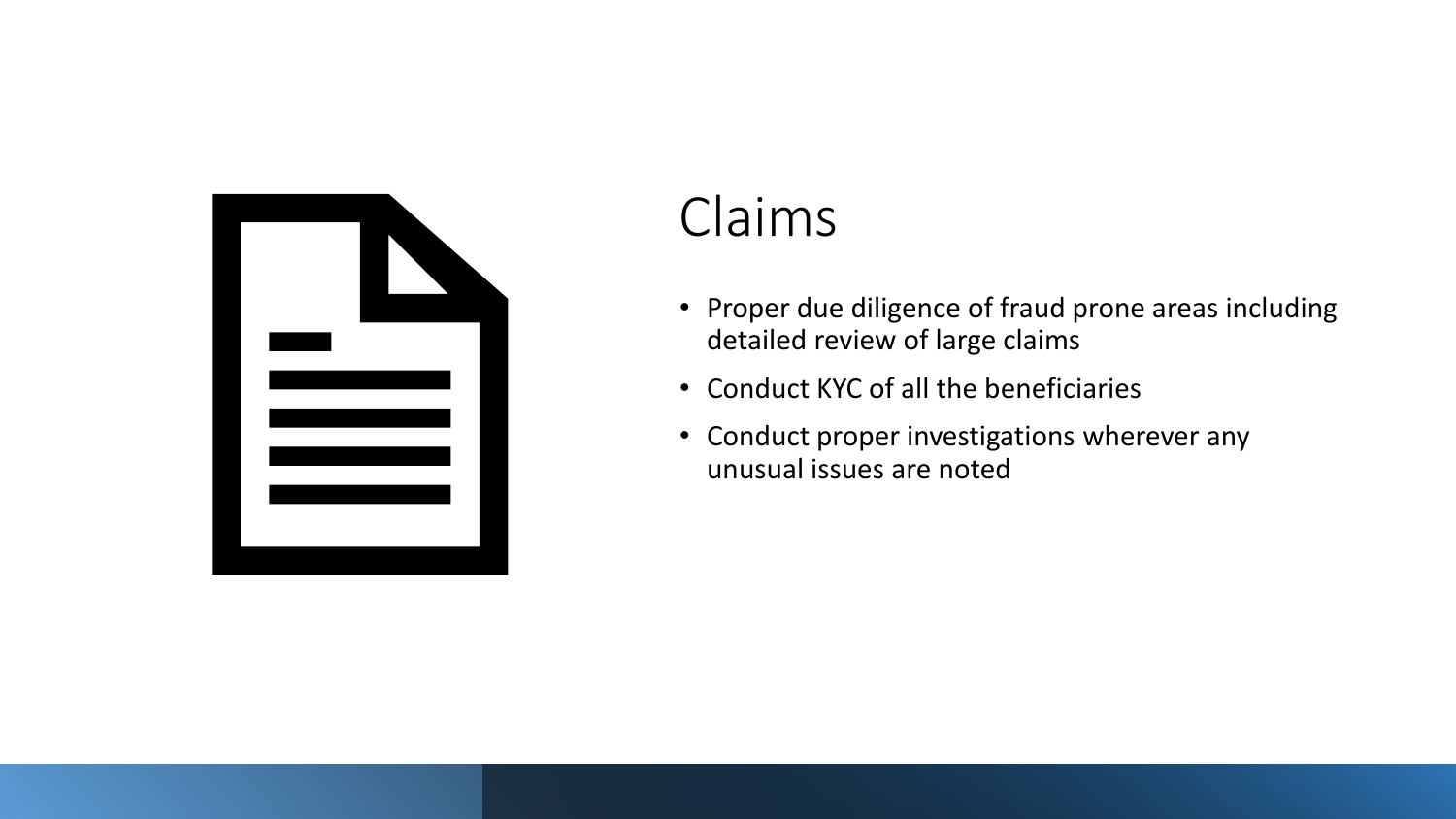

## Other Factors

- All factors should be used to develop a risk based approach to manage the ML / TF risks
- Risk ratings should be reviewed on a regular basis
- Red flags should be reviewed on a regular basis to review their effectiveness
- All records maintained should be complete and all details related to a suspicious transaction should be readily available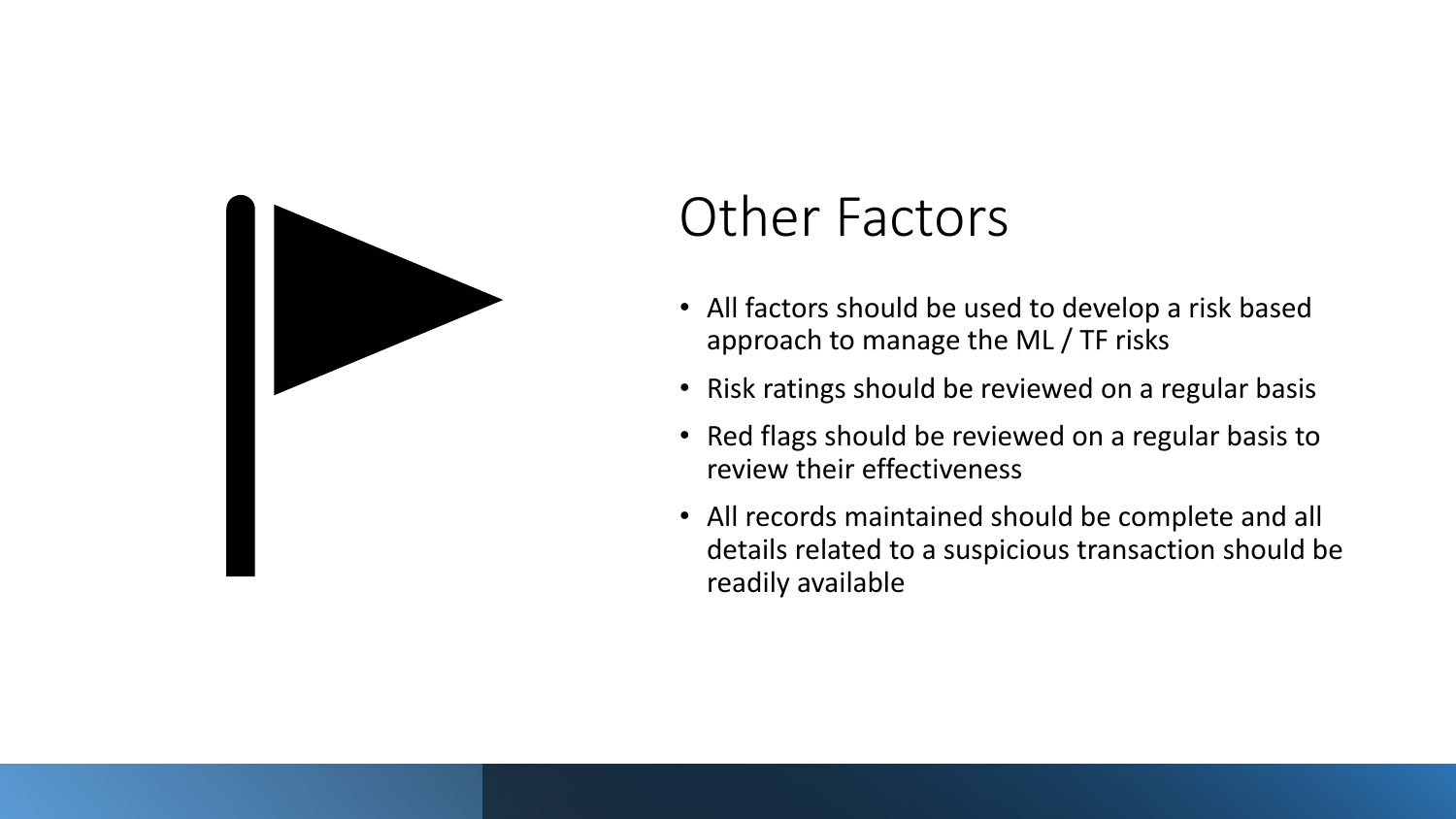A person (later arrested for drug trafficking) made a financial investment (life insurance) of USD 250,000 by means of an insurance broker.

He contacted an insurance broker and delivered a total amount of USD 250,000 in three cash instalments.

The insurance broker did not report the delivery of that amount and deposited the three instalments in the bank.

These actions raised no suspicion at the bank, since the insurance broker was known to them as being connected to the insurance branch.

The insurance broker delivered, afterwards, to the insurance company responsible for making the financial investment, three cheques from a bank account under his name, totalling USD 250,000, thus avoiding raising suspicions with the insurance company.

*(Source: Comsure)*

### Case Study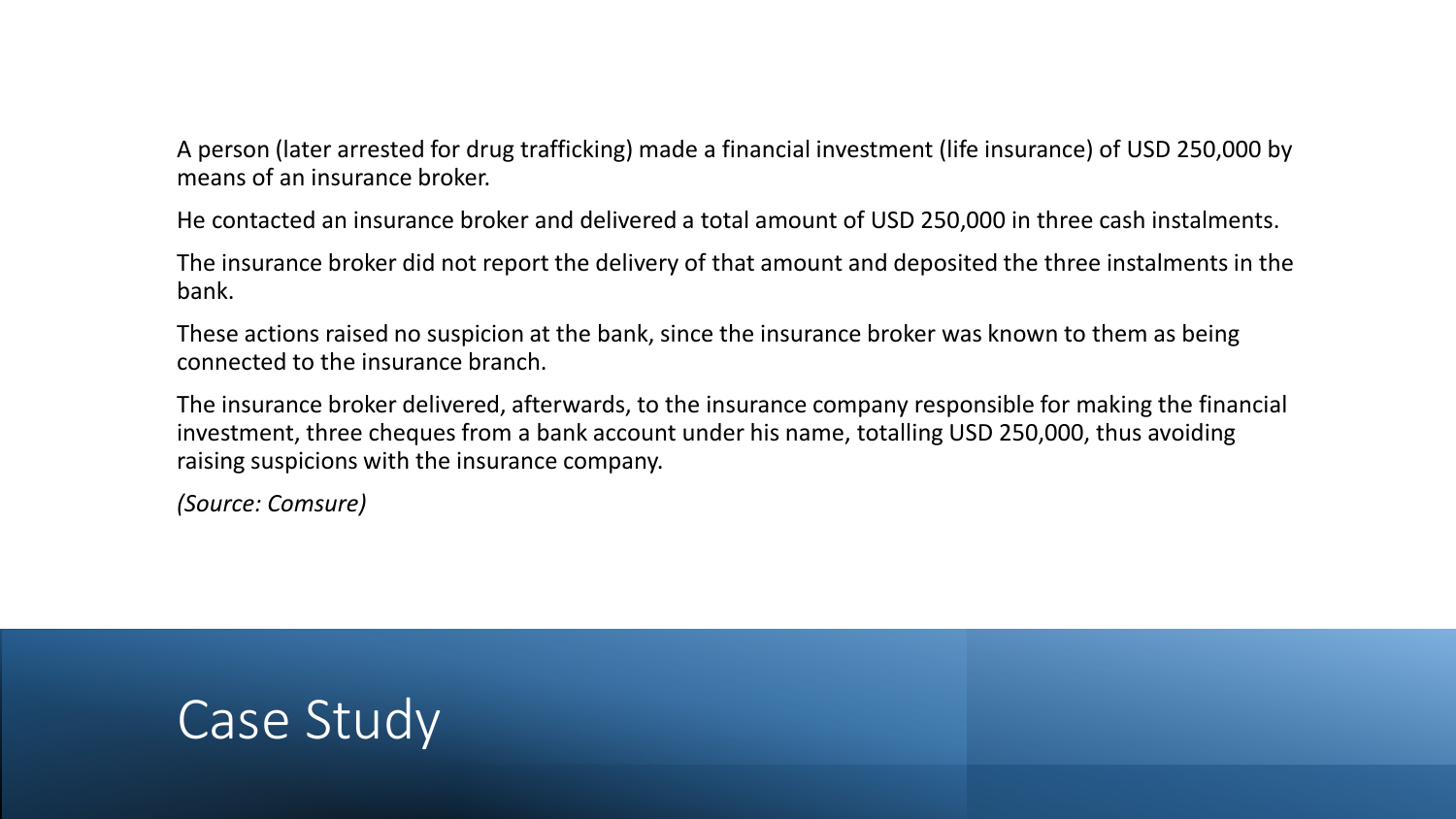#### **Transactions do not make economic sense**

- Early redemption of policy when surrender value is less than value of premiums paid
- Policies are cancelled shortly after premiums are paid especially where premiums are paid in cash
- Transactions incompatible with normal activities of customer
	- Taking out policy loan soon after inception of policy
	- Sudden request to take out large single premium policy
- Transactions not commensurate with customer's apparent financial status
	- Large sum assured
	- Large single premium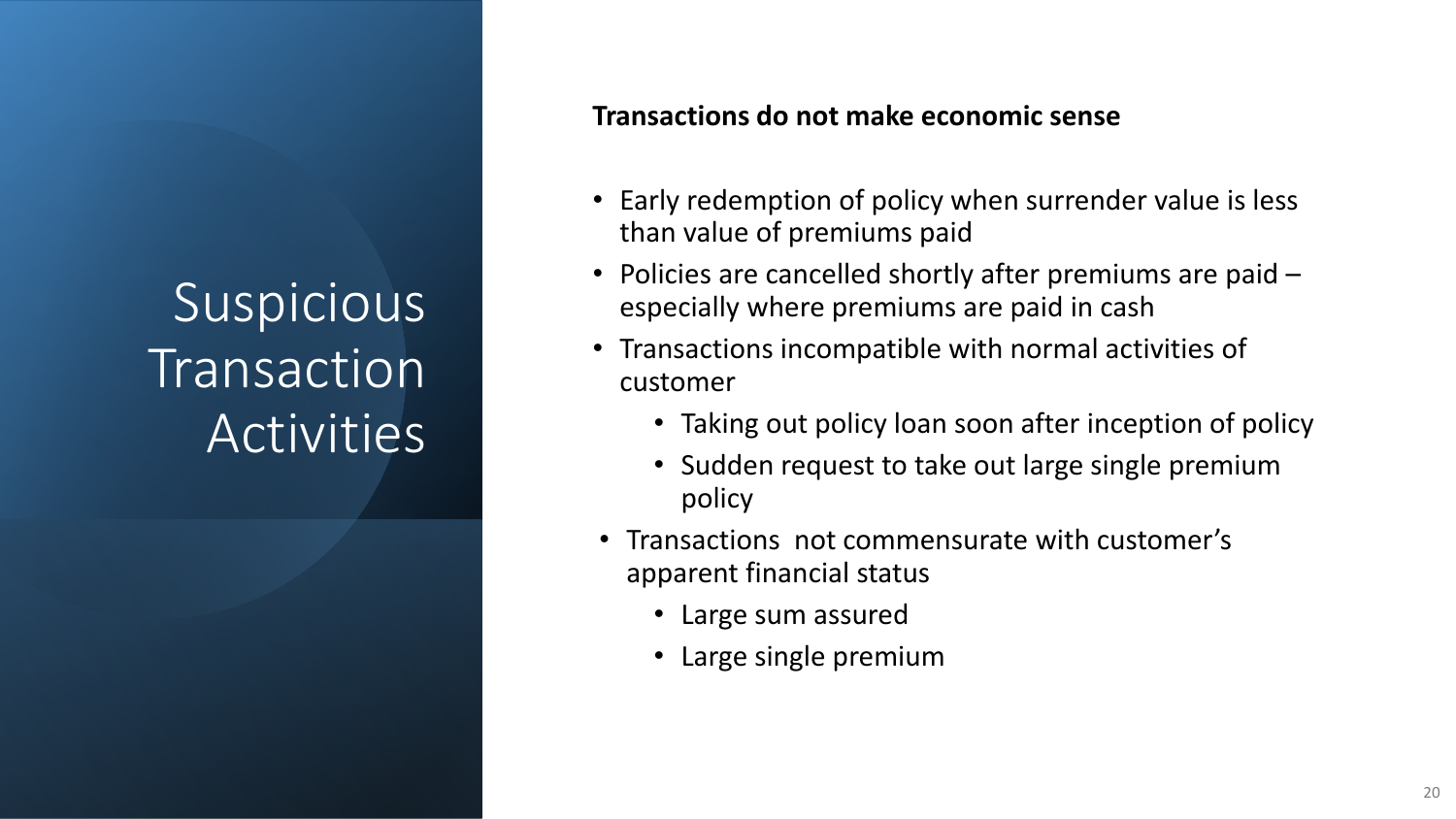#### **Transactions involving large sums**

- Overpaying premium with request to refund excess
- Transactions in which funds received from or paid to customer bank account held in tax haven countries
- Payment of large premiums in cash
- Frequent taking out of policy loans repaid in cash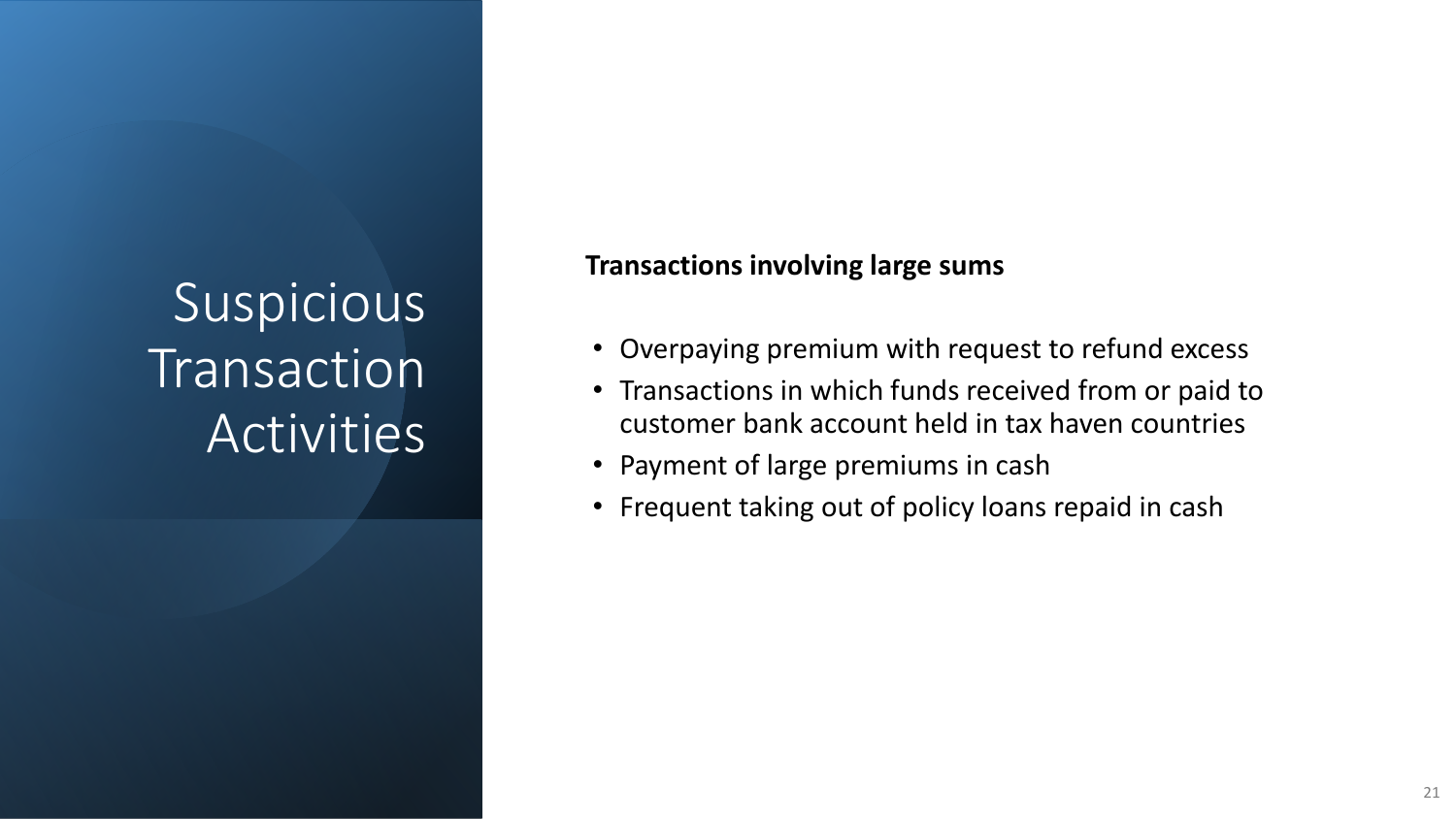#### **Transactions involving transfers abroad**

- Large and regular premium payments that cannot be clearly identified as bona fide transactions from countries / jurisdictions deemed high risk
- Substantial increase in cash premiums payment from foreign countries by customer without apparent cause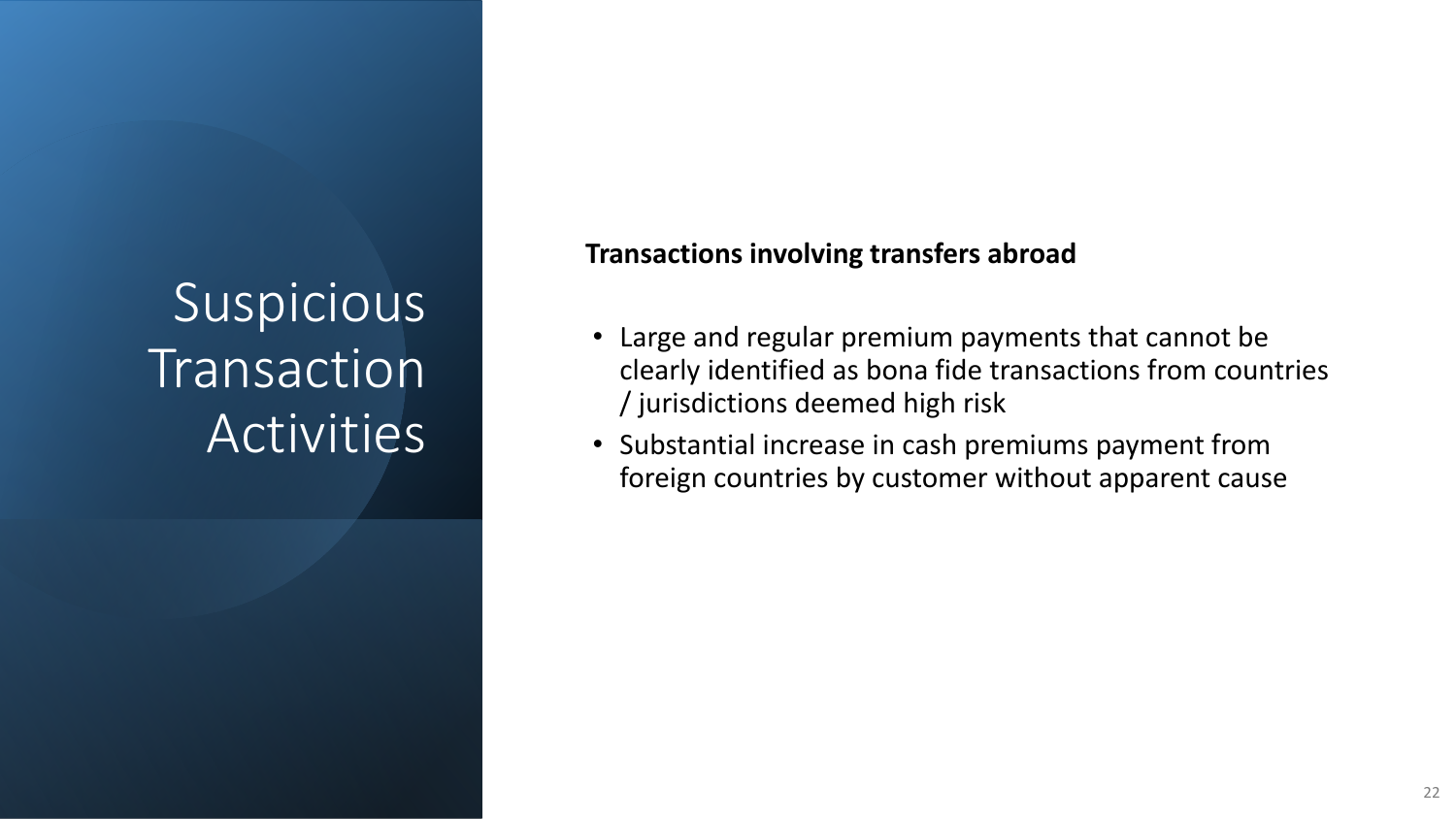#### **Transactions involving Unidentified Parties**

- Paying premiums in large third-party cheques on behalf of customer
- Assignment of policy to unidentified third parties with no plausible explanations
- Number of policies taken by same person, each purchased with cash and then cancelled with return of premiums to third parties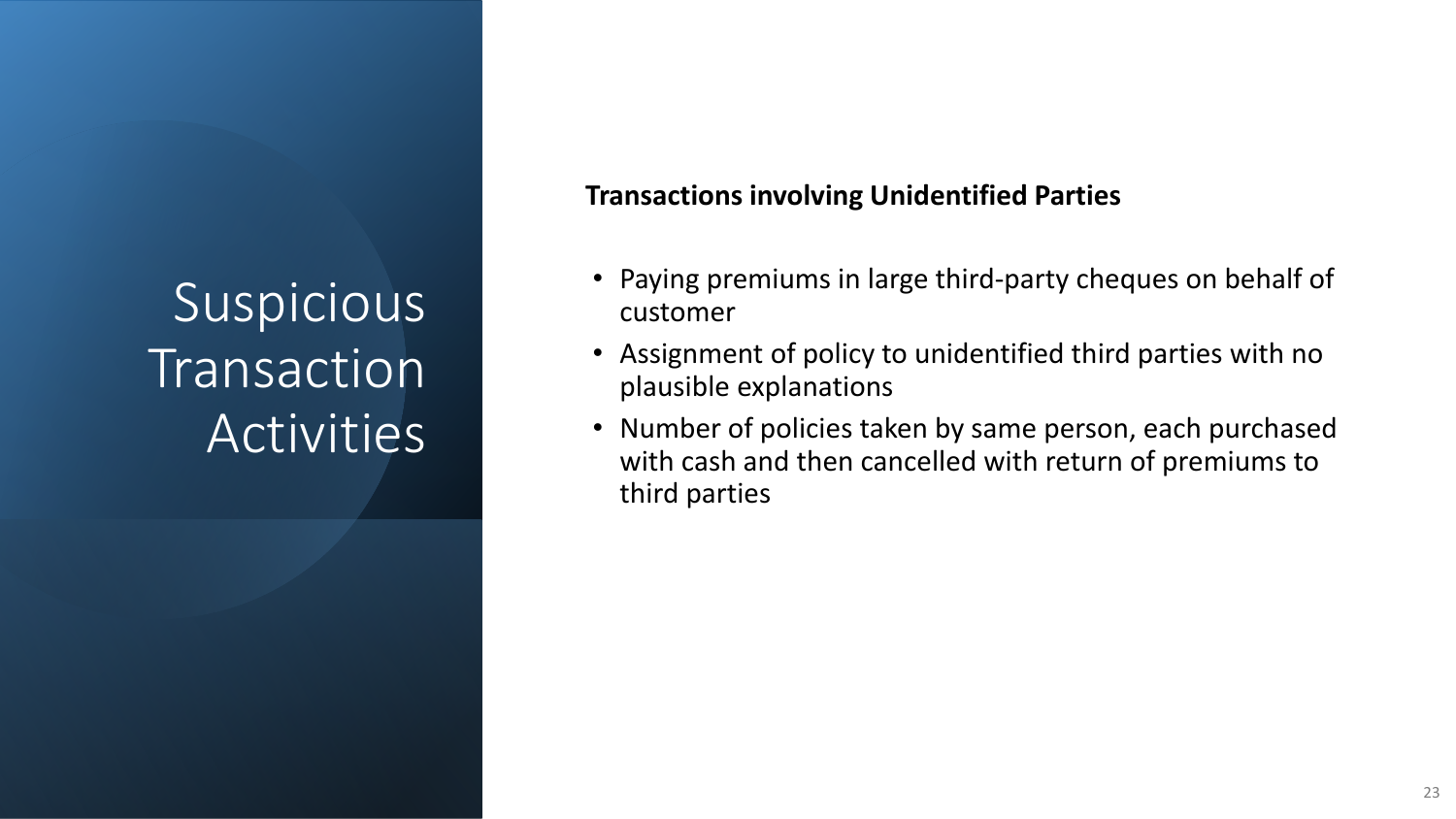#### **Apparent disconnects**

- Frequent changes to address
- Agents have consistently high activity levels of single premium business far in excess of any average company expectation
- Use of address that is not customer's permanent address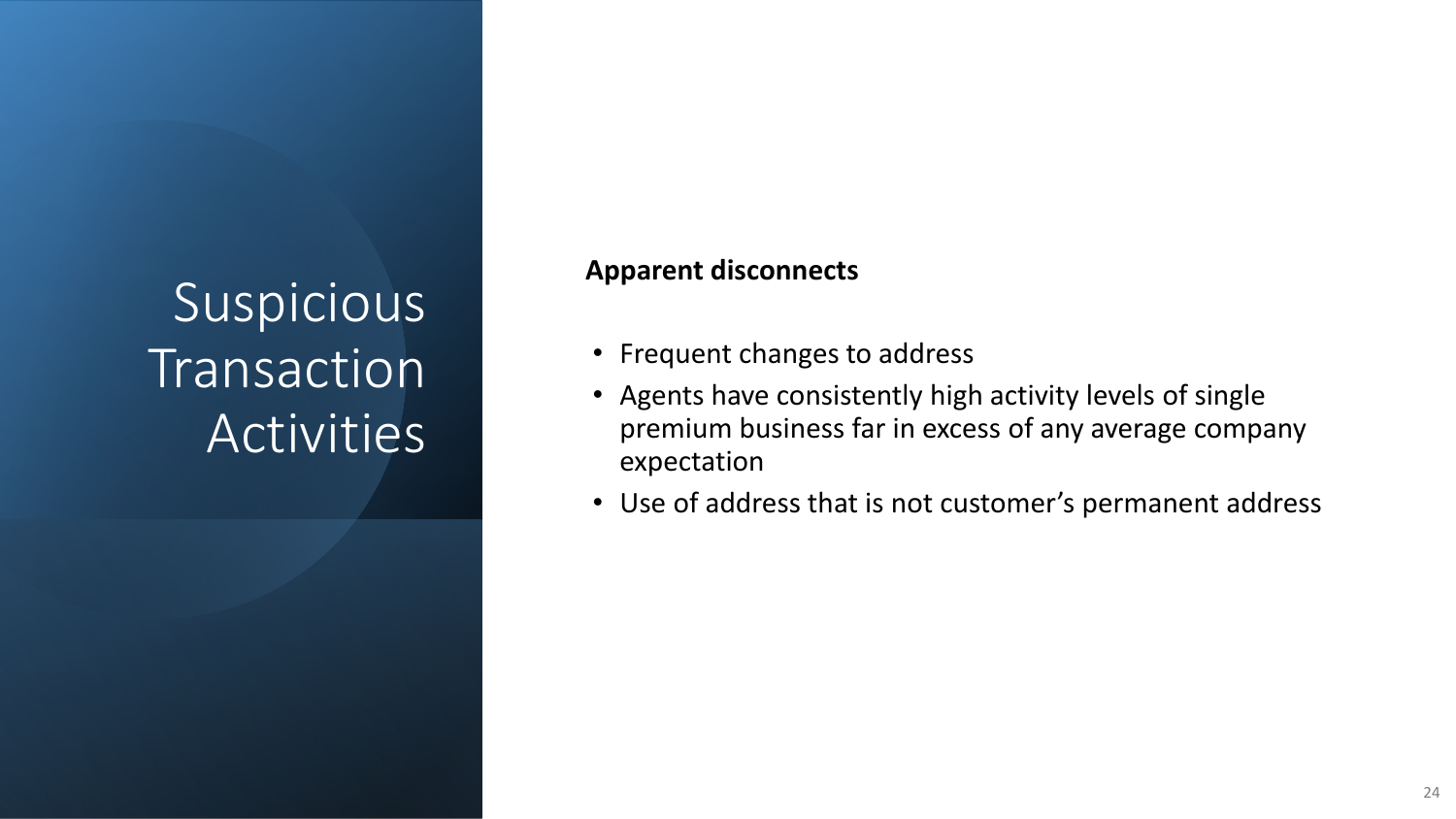#### **Tax- crime related transactions**

- No clear motive for taking life policies
- Source of premiums are not consistent with declarer purpose of the policy
- Source of premiums are from another jurisdiction and often tax haven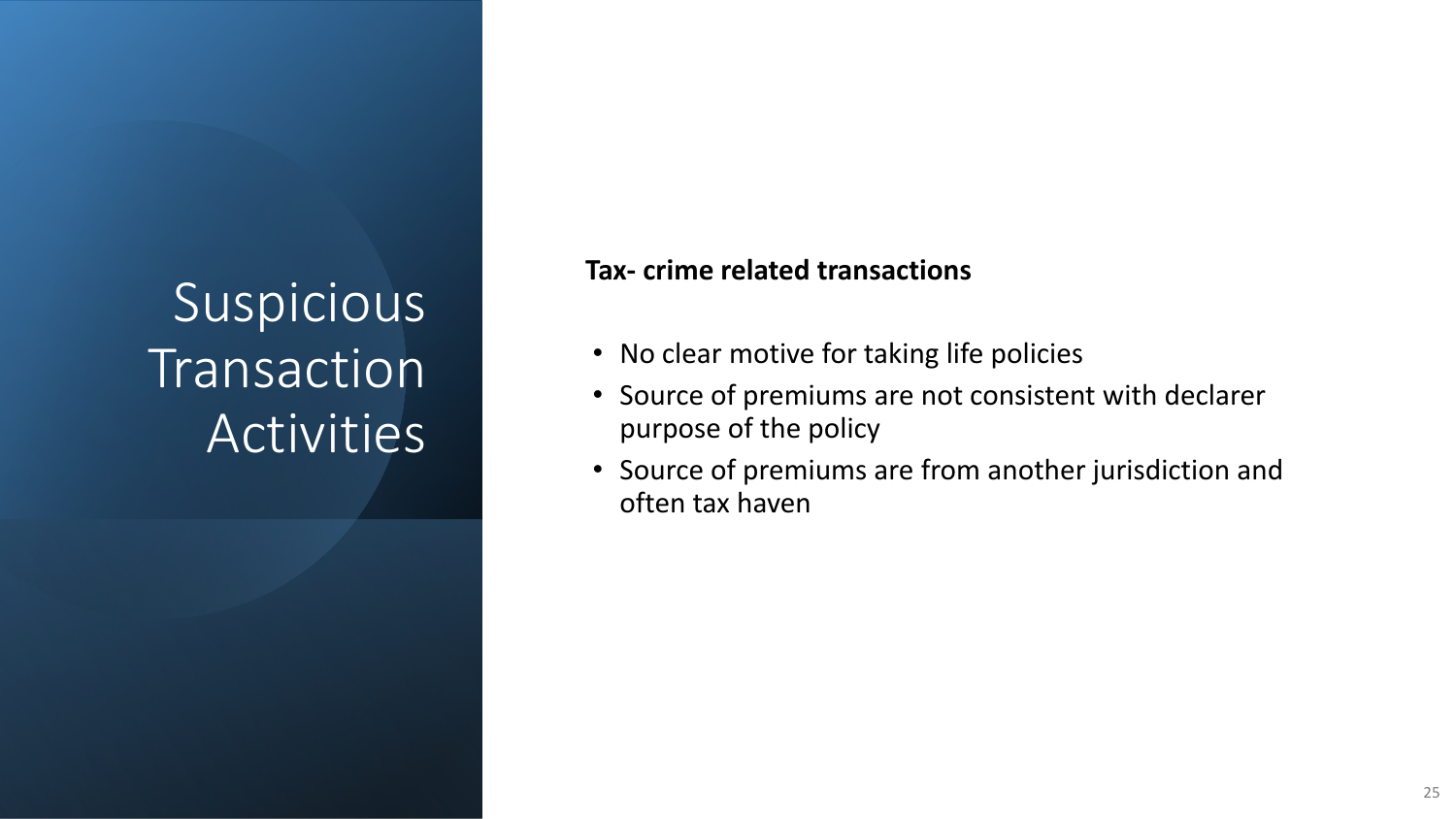#### **Other type of transactions**

- Customer fails to justify purpose of transaction
- Transaction with countries that are high FATF risk
- Young person purchases life policies and surrenders within short period of time
- Person receives religions or charitable organisation and utilized funds for purchasing life polices with cash value and surrenders within short period of time